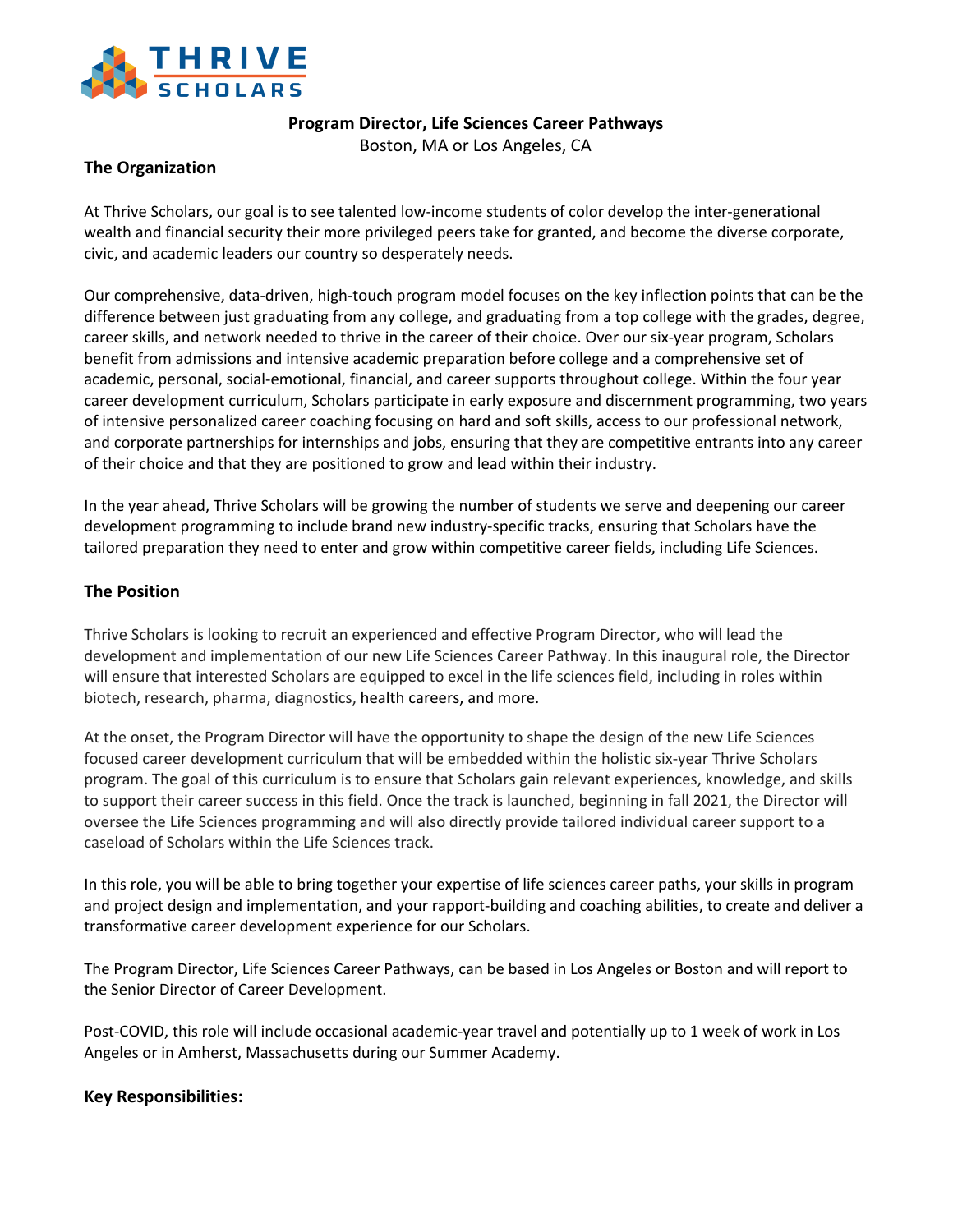- *Program Design and Leadership:*
	- *○* Design and implement a Life Sciences focused curriculum that spans the entire six-year Scholar experience and ensures students have the preparation to enter and grow within the job market successfully. In designing the new life sciences track, the Program Director will build on our existing generalist career development curriculum and will work with each of our program teams to integrate career development programming within our Summer Academy, College Access, College Success and Mentorship programs.
	- *○* Create resources, online courses, and facilitate virtual and in-person workshops and panels on topics that support students in navigating their post college life sciences career path.
	- Plan and lead student engagement events including company presentations, industry panels, industry treks or company visits
- *Individual Scholar Coaching and Support:* 
	- Provide individual coaching and support to Life Sciences track students, focusing on career exploration; career roadmapping and skills development; applying for internship, job and graduate school and fellowship opportunities; and the bar for success in the Scholar's identified function and industry. Coaching most often will take place through in-depth video, phone and email exchanges.
	- Provide support to volunteer mentors who are also working with students on the Coach's caseload.
	- As the primary relationship manager for students on the caseload, assess and triage holistic needs that Scholars may have, including needs related to academic and socioemotional success.
	- Work with Thrive Scholar industry partners to maximize internship and full-time recruitment pipeline and on-the-job success. This will include consulting on recruiting strategy, understanding hiring profiles for targeted roles, identifying candidates based on successful profile, interview preparation, and coaching support before and during internship/job
	- Maintain records of all appointments, presentations, and services to students.
- *Department and Organizational Collaboration*
	- Research employment trends, industry insights, and best career coaching practices; curate and share this information with career coaches and program teams.
	- Provide ongoing data analysis and outcomes measurement. Analyze data and prepare statistical reports as needed.
	- In collaboration with others on the Career team, support the implementation of career programming across industries, including events, workshops, webinars, conferences, and the production of lasting resources

## **The Ideal Candidate**

- Bachelor's degree required, master's degree in STEM field preferred
- Minimum 7 years of professional experience, including 5+ years in life sciences industry
- Minimum 2 years relevant experience in advising, coaching, or talent development, or people management role
- Entrepreneurial skills and demonstrated track record of building and implementing developmental programs or initiatives
- Strong coaching and rapport-building across a diverse population